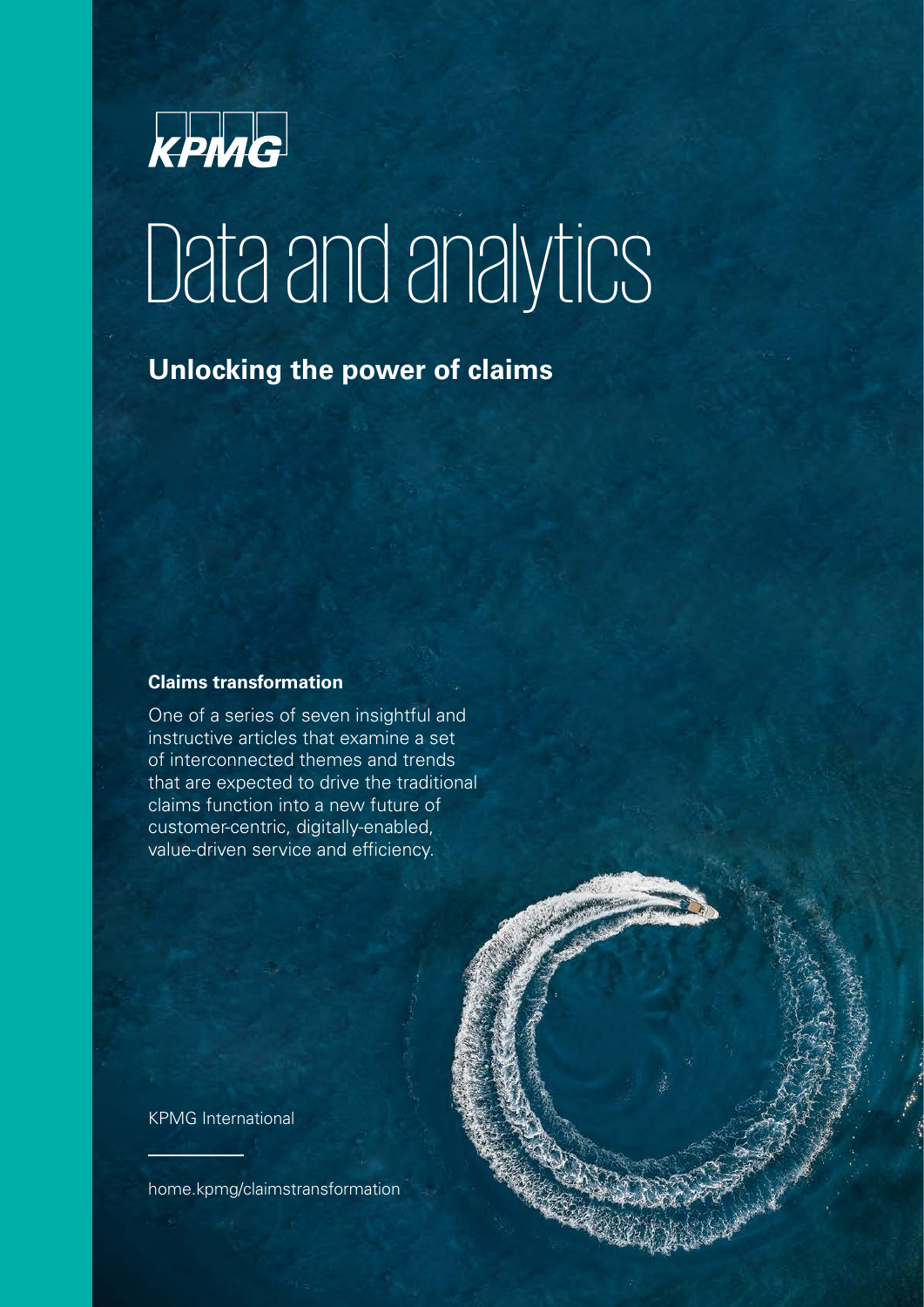**Businesses in every sector are pursuing game-changing digital capabilities to drive growth and success in a new era of client centric service and today's forwardlooking insurers are no exception. They are exploring ways to unlock the potential of claims-related data using analytics techniques and technologies that promise to optimize the client claims journey, and open new opportunities for efficiency and competitiveness. Data and analytics is one of the seven forces that are transforming the claims function and is explored further in this article.** 

Tapping into the power of data and analytics can dramatically transform the claims experience for clients who could potentially see claims assessed and settled within a matter of minutes. Some insurers are analyzing data to enhance loss prevention among clients using data-based insights to better understand the outcomes of claims, as well as improving reserving accuracy and product pricing.

Faced with the threat of disruptive new digital entrants capturing market share via modern client experiences and operational efficiencies, the case for change is clear. Established market players have large pools of client information that can facilitate informed, evidence-based decision making but it must become accessible in new ways to unlock insights — and one of the ways this can be done is through data and analytics.

Insurers have traditionally maintained passive relationships with clients — the typical engagement being renewals and claims. By utilizing existing data and data streams from emerging IoT devices, insurers have a unique opportunity to redefne their operations and competitiveness as client expectations and connectivity continue to evolve in the digital era.

In KPMG Insurance professionals' view, there is clearly little time to lose in levelling the playing field as insurtech companies challenge the industry's status quo with modern business models. Using new technologies, including machine learning (ML) and Artificial Intelligence (AI), these disruptive players are overhauling conventional processes in the insurance value chain to optimize efficiency and enhance the client experience.

#### **Using data to meet today's cost challenges**

Data use can help insurers reduce indemnity spend by improving loss prevention and claims processing. By proactively using data and engaging with clients to identify risks related to vehicle safety or home security, for example, insurers can provide clients with personalized service that enhances their experience. This can, over time, also provide wider societal benefits related to personal injury or environmental damage, which can help insurers demonstrate their ESG credentials alongside advancing their commercial position. We explore the ESG force in more detail in our article *[ESG in Claims: Visions,](https://home.kpmg/xx/en/home/insights/2021/08/esg-in-claims-vision-strategies-and-decision-making-for-better-outcomes.html)  [strategies and decision making for better outcomes](https://home.kpmg/xx/en/home/insights/2021/08/esg-in-claims-vision-strategies-and-decision-making-for-better-outcomes.html)*.

Additionally, insurers tapping into data can price reserves dynamically to predict cash flows in real time. If data reveals that many clients will be travelling in areas experiencing severe weather, for example, this information could potentially be used to support the business adjust reserves.

Leading insurers are also beginning to use claims data to automate the processing of routine claims. This allows claims teams to focus on complex claims in which expertise and judgement are crucial. They can also assess the level of risk posed by automatically processing certain claims, and quickly identify and manage more-complex claims. The end result gives insurers the capability to dynamically adjust their risk appetite through analytics while also being able to improve the claims experience for clients by providing a timely resolution.

Data analysis can also identify unusual patterns of activity related to fraud. Historically, claims handlers have used their experience and intuition to spot fraud (or simple algorithms). Data use can help to identify and respond to potential threats such as fraud, as they arise, and complex cases can be escalated quickly to skilled analysts for further review. Enhanced fraud identification and response will help insurers reduce costs and improve the client experience.

#### **Data and analytics can transform claims products and settlements**

Insurers can use claims data to help support the development of new product solutions that are designed to complement a change in focus from traditional claims management to consistent and reliable claims prevention. 'Parametric' products can be created for a variety of insurance lines, with prior claims data used to determine a set of conditions whereby a settlement is instantly confrmed for the client. A parametric product would also support the insurer by providing increased certainty to their exposure, providing additional clarity to the pricing process for the business.

Enhancing the current use of data and analytics can also help insurers to engage in claims prevention for clients. This could be done by taking in external data streams, such as car dashboard camera footage to support motor insurance claims, or by supporting clients by offering analytics-backed risk management as a service, and assisting them in reducing their exposure to a claims event.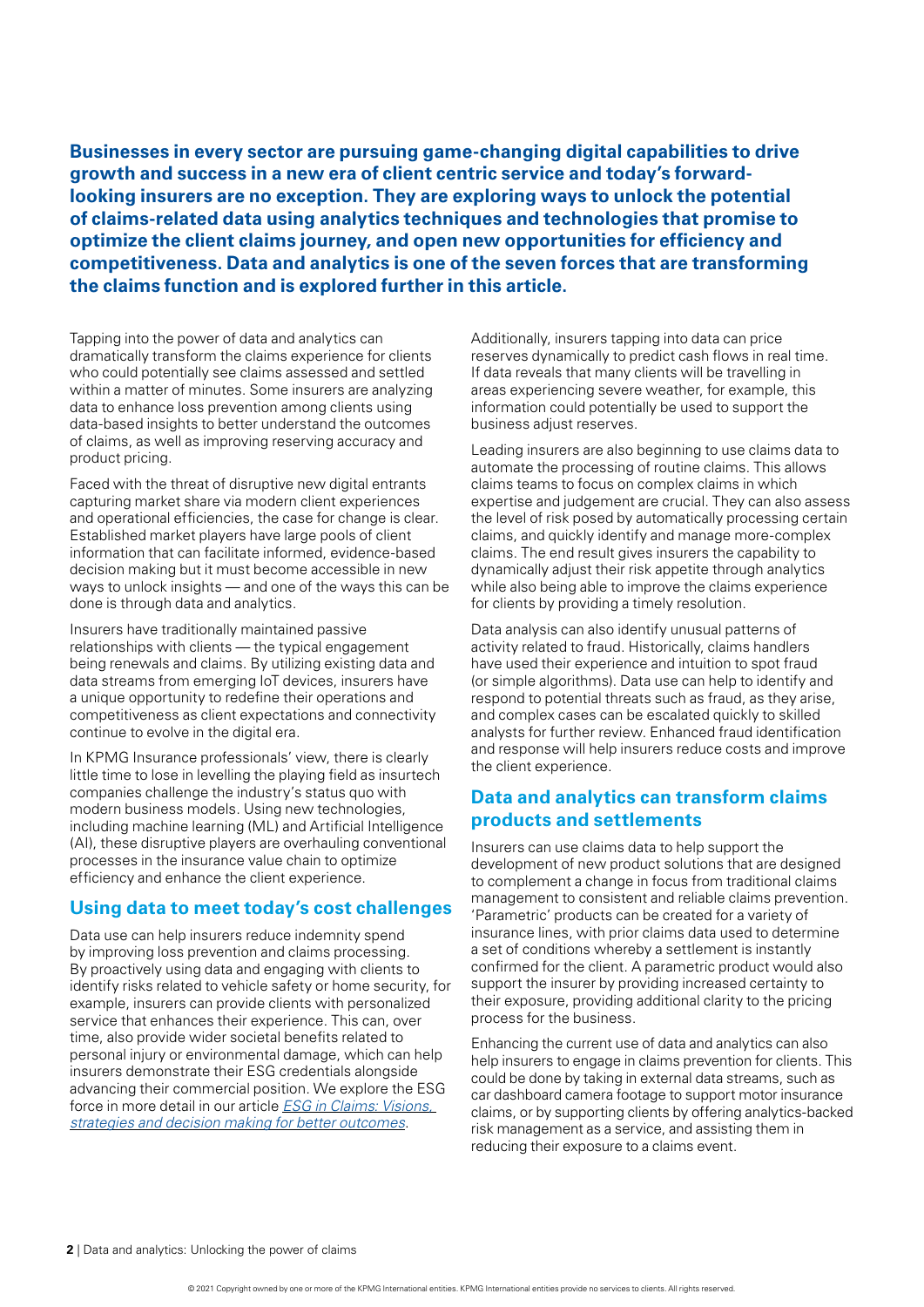Unlocking the various benefits of a digital, data-based claims environment begins by ensuring that the data being entered is clean, accurate, and able to be 'read' by other systems. In many cases, insurers can improve both their data quality and the time that is spent on value adding data based activities by improving their current state processes. For example, a large insurer refned their processes to reduce the amount of time that was spent inputting and monitoring actuarial data from 80 percent, and using the time to analyze the clean data instead.

Other insurers may require upgrades to their digital architecture to unlock the efficiencies and analytic capabilities from their data. For example, one insurer is using data and analytics to reliably identify patterns in claims and reduce their indemnity spend and supplier costs. Their analytics capability can identify, for example, which types of vehicles are most likely to be written off as a total loss, regardless of what initial damage reports state, thereby accelerating claims settlements and lowering operational costs and supplier spends. Using analytics to better manage claims in this way can help significantly enhance profitability.

With an efficient digital architecture in place, advanced analytics can be overlaid, using the insurer's central data repository to provide new insights into client behaviors and expectations as well as important marketplace trends. The repository should contain all relevant information, with unsuitable data removed to ensure high data integrity. This data can then be enriched with external data sources and analyzed to help enhance the claims-assessment process and support pricing and product-offering decisions.

#### **Breaking through the roadblocks to progress**

While some leading insurers are looking to embrace the power of data and analytics, many others are facing obstacles in leveraging claims data to improve efficiency and transform the client claims journey and experience. Legacy issues with systems and data architecture limit their ability to extract and manipulate information or integrate new digital technologies.

Legacy systems will need to be reviewed to determine whether the right information is being adequately captured to optimize analytics results — and whether the procedures around processing the data are ensuring the information captured is of sufficient quality. Many insurers face the difficult decision of whether legacy systems can and should be patched, or whether a new platform should be added to their architecture, or replace an existing system. As underwriting, pricing and claims become increasingly data-centric, insurers should ensure they can use their data to provide value-adding insights to their clients. The answer of how to unlock this value will vary for different insurers. KPMG firms have provided support to some insurers by helping them leverage their data by transforming the processes governing how they capture data into core systems. We have also guided others on identifying new systems that ingest data cleanly and provided them with advanced analytics.

**Integrating transformation** requirements and capabilities into the end-to-end client journey is crucial and it requires executivelevel input and strategic support to ensure new systems encompass all organizational needs beyond claims.

Insurers need to recognize that continuing to use legacy systems and processes can be as costly as pursuing a transformation project due to inefficiencies, and the unrealized benefts of harnessing the data held within the claims department. Many insurers cite past digitaltransformation projects as expensive and ultimately delivering little on their promised advantages. Integrating transformation requirements and capabilities into the end-to-end client journey is crucial and it requires executive-level input and strategic support to ensure new processes or system changes encompass all organizational needs beyond claims.

Another significant obstacle we have seen in the journey to leveraging data is an inability to extract and manipulate valuable claims data, which limits key capabilities, from managing operations effectively to being able to reserve or price products accurately. By utilizing the data held within the department, and overlaying analytics, leaders can receive enhanced management information reports, which will support their decision making — such as providing better quality resource management information, helping the business to flex capacity to meet demand.

We are seeing some insurers successfully identify trends in claims and enhance their claims operations identifying spikes in demand or providing real-time data to suppliers to resolve claims more efficiently. The challenge for many organizations, however, includes their desire for a completely accurate view of past performance, restricting their focus to lagging indicators instead of building leading indicators for the business. Additionally, some companies have paid for or built a point solution to enhance their analytics capability for a specific use case that typically cannot be leveraged across the business.

There also remains a perception that using data and analytics is a 'magic bullet' that will either solve all problems or replace all people in the claims team, neither of which is the case. Insurers ultimately need to strategically identify both *what*  data and analytics can do for their business, and *how* it will be deployed to achieve their goals.

#### **Map out your journey to a data-based claims function**

Transitioning to a data-based claims department will not just require insurers to review whether they need to update or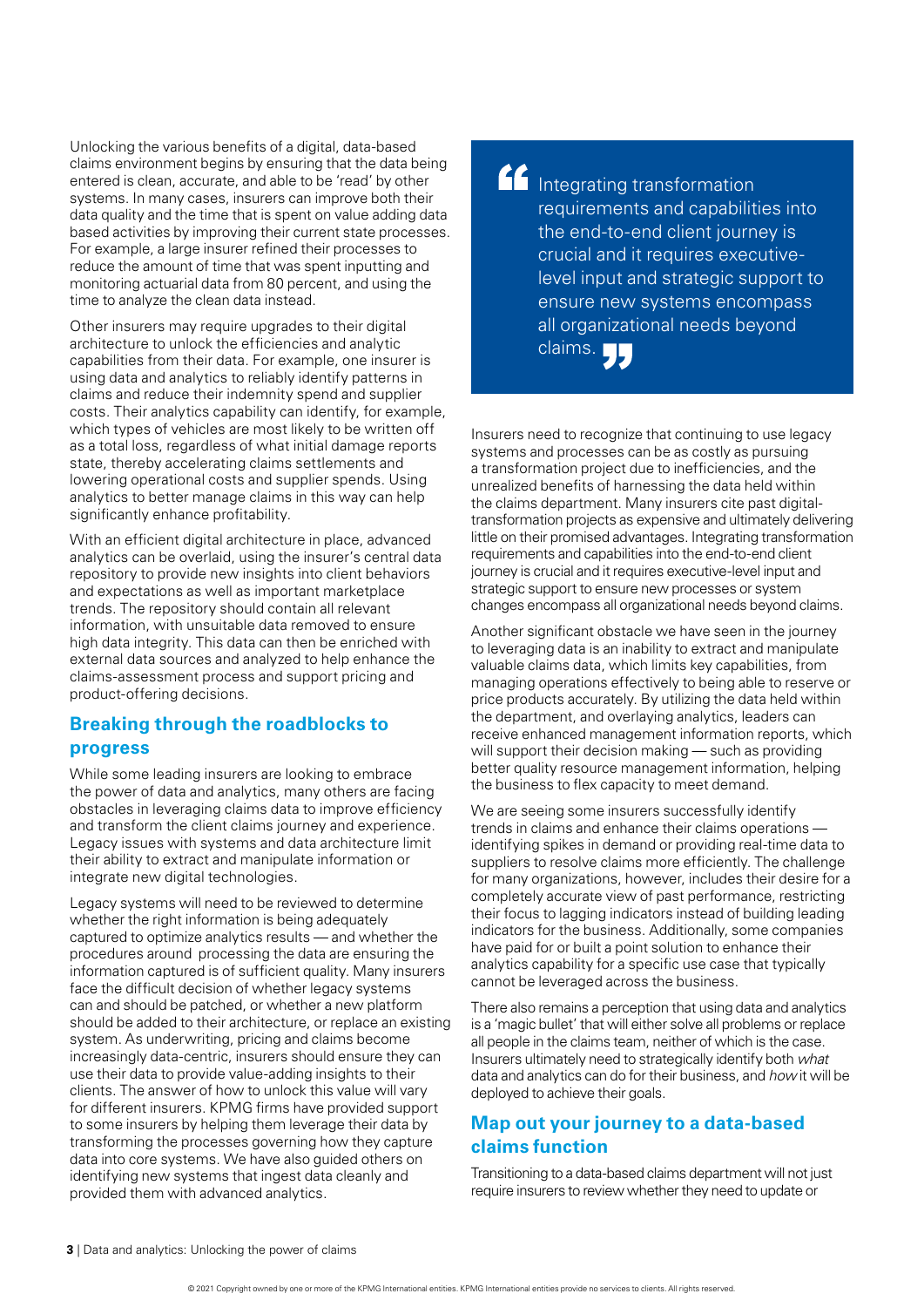upgrade their systems architecture. Insurers will also need to review the adequacy of the processes that underpin data processing and analytics, alongside ensuring claims colleagues are receiving sufficient training to leverage the data available.

One insurer enhanced their processes and their colleague capability in using data across their business, which helped them redirect resources towards more value adding activities. However, they found that their two policy administration systems still caused material inefficiencies as some manual tasks could not be automated, which led to a high level of operational risk. Therefore, they purchased a new policy admin system and acquired the modules needed to integrate with the rest of their architecture to achieve the required functionality, which while being a major investment, has helped to transform their business.

Another approach to unlocking progress is building a low-code solution, enabling clients to easily provide information for rapid review by claims teams. Low-code platforms can be simple to customize and many insurers are currently exploring and using them for short-term efficiencies and the agility to adapt claims-assessment methods in the future. Insurers can help enhance the client claims journey, using data collected through a lowcode platform to build a digital 'frst notice of loss' (FNOL) service, automatically triaging claims.

Once an insurer has the right quality of data being entered into their systems, and the right processes and people capabilities to maintain the information, it is important that they develop the system intelligence needed to effectively utilize their data. This will require analytics functionality that combines policy-administration data with data from various key internal and external sources. To maximize the opportunity, insurers will need to enhance their data-science capabilities to interpret the data for analysis as models become more complex and increasing amounts of data are used to derive outcomes.

For instance, as electronic medical records, digitized diagnostics, and wearable medical devices proliferate, the average person will likely leave a trail of more than one million gigabytes of health-related data in their lifetime (based on current technologies) — which is the equivalent of about 300 million books, and is also being updated on an ongoing basis.1 The sheer amount of information that will need to be processed with analytics in order to realize the benefits that this data will bring is astronomical. There is huge potential to be unlocked from claims data and insurers that do so can gain a significant competitive advantage while those that delay will likely be left behind.

#### **Unlocking the power of data and analytics**

1

2

3

It should be clear to today's insurers that improving their use of existing data, augmenting it with external data sources, and introducing advanced analytics can help drive new client and marketplace insights, improve efficiency, competitiveness and decision making, and enhance the client experience.

To unlock the power and informed decision making of data and analytics, insurers should consider the following:

**A robust data strategy that is receiving board level scrutiny and oversight**. The opportunities that can be leveraged from the data held within an insurers claims department could both unlock revenue benefits and reduce costs, and therefore requires executive level consideration.

**Exploit the benefits that can be realized from better quality data and analytics**. Use analytics to flag opportunities to reduce the likelihood of a claim for a client, or to build leading indicators to support the leadership of the claims department to make effective decisions.

**Conduct a data audit of your systems, people and processes to see if they are meeting your needs**. Ensure that data is recorded cleanly and accurately within your systems, and that colleagues have the right skills to harness the benefits the information can bring.

Explore our *[Claims Transformation](https://home.kpmg/xx/en/home/insights/2021/08/claims-transformation.html)* articles series further to learn how the seven forces are affecting the claims function. If you'd like to discuss how KPMG professional can help your organization with its claims transformation journey, please contact us.

<sup>1</sup> <https://www.ibm.com/downloads/cas/LQZ0O1WM#:~:text=With%20ever%2Dincreasing%20health%20data,equivalent%20to%20300%20million%20books.>

**<sup>4</sup>** | Data and analytics: Unlocking the power of claims